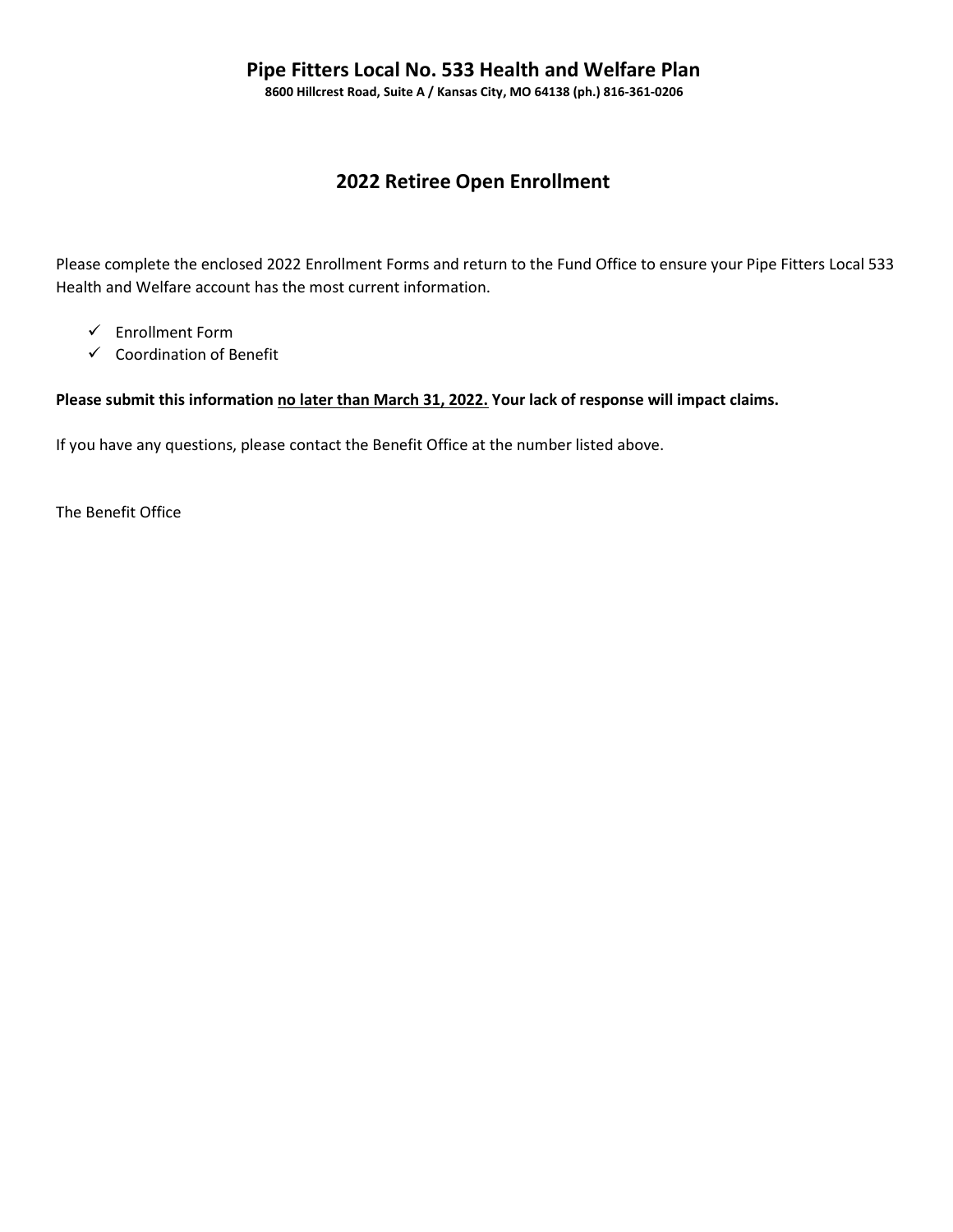# Pipe Fitters Local No. 533 Health and Welfare Plan

8600 Hillcrest Road, Suite A / Kansas City, MO 64138 (ph) 816-361-0206

# 2022 Retiree Open Enrollment Form

### You must submit this Enrollment Form to the Fund Office by March 31, 2022

| Participant                                                                                                   |               |              |     |        |
|---------------------------------------------------------------------------------------------------------------|---------------|--------------|-----|--------|
|                                                                                                               |               |              |     |        |
|                                                                                                               |               |              |     |        |
| Last                                                                                                          | First         | Middle       |     |        |
|                                                                                                               |               |              |     |        |
| Street                                                                                                        | City          | State, Zip   |     |        |
| Phone ______________________Date of Birth _____________________Social Security Number _______________________ |               |              |     |        |
|                                                                                                               |               |              |     |        |
|                                                                                                               |               |              |     |        |
| Do you have Medicare: Yes $\Box$ No $\Box$                                                                    |               |              |     |        |
|                                                                                                               |               |              |     |        |
| Do you have Medicare due to End-stage renal disease: Yes $\Box$ No $\Box$                                     |               |              |     |        |
|                                                                                                               |               |              |     |        |
| Does your Spouse have Medicare: Yes $\square$ No $\square$                                                    |               |              |     |        |
|                                                                                                               |               |              |     |        |
| Do you have Medicare due to End-stage renal disease: Yes $\Box$ No $\Box$                                     |               |              |     |        |
|                                                                                                               |               |              |     |        |
|                                                                                                               |               |              |     |        |
| <b>Dependents</b>                                                                                             |               |              |     |        |
|                                                                                                               |               |              |     |        |
| Name                                                                                                          | Date of Birth | Relationship | SSN |        |
|                                                                                                               |               |              |     |        |
|                                                                                                               |               |              |     |        |
|                                                                                                               |               |              |     |        |
|                                                                                                               |               |              |     | (OVER) |

The following is extremely important information. Please read this language carefully and then sign and date this Enrollment Form and return it to the Fund Office. If you are married, both you and your spouse must sign and date this Enrollment Form.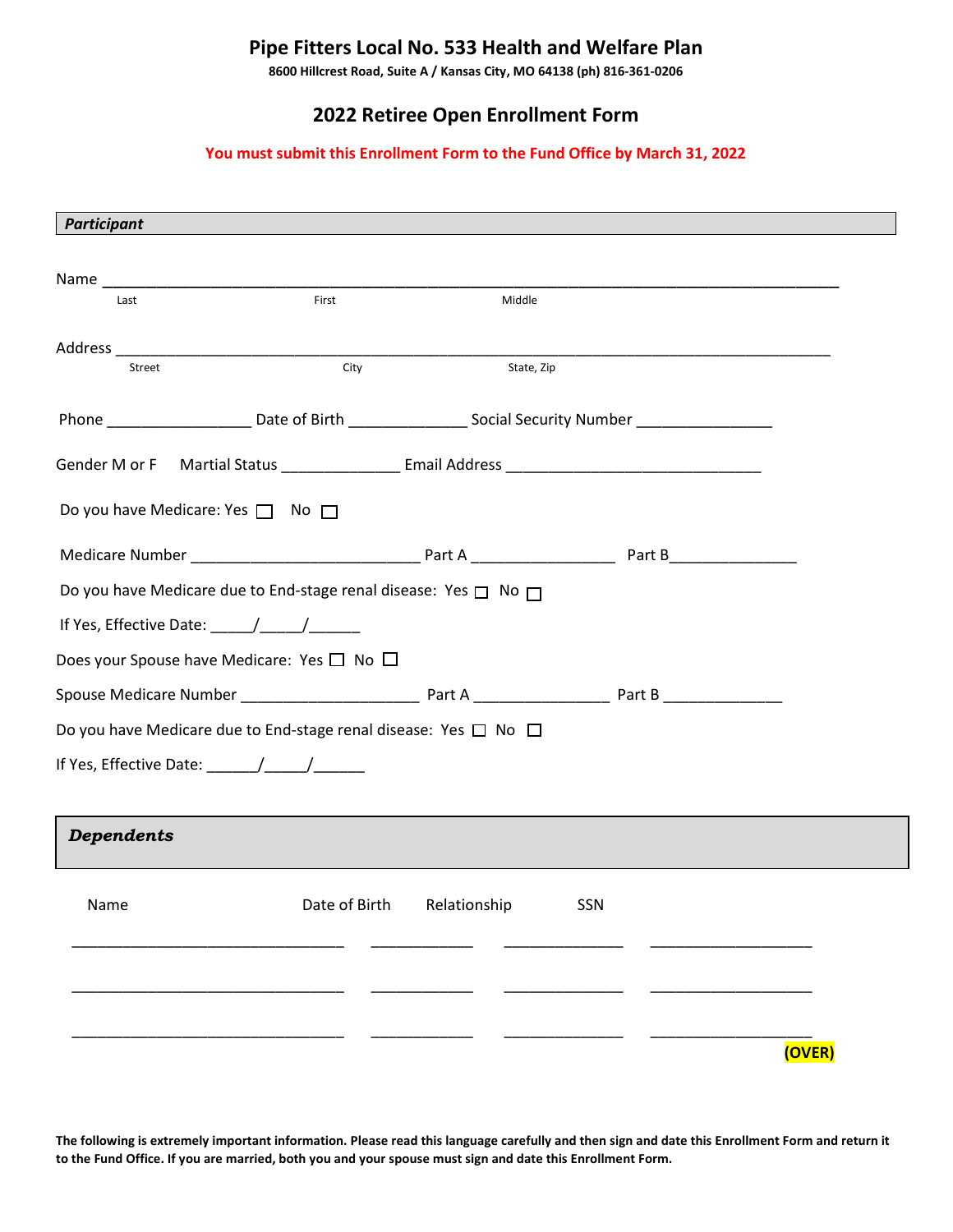I hereby certify that all information on provided on this Enrollment Form is correct to the best of my knowledge. I understand that if this information changes, it is my responsibility to notify the Fund Office immediately. I also understand that I will be required to reimburse the Plan for any payments made as a result of my failure to notify the Fund Office of a change in the information provided on this Enrollment Form.

\_\_\_\_\_\_\_\_\_\_\_\_\_\_\_\_\_\_\_\_\_\_\_\_\_\_\_\_\_\_\_\_\_\_\_\_\_\_\_\_\_\_\_\_\_\_\_\_\_\_\_\_\_\_\_\_\_\_\_\_\_\_\_\_\_\_\_\_\_\_\_\_\_\_\_\_\_\_\_\_\_\_\_\_\_\_\_\_\_\_\_\_\_\_

\_\_\_\_\_\_\_\_\_\_\_\_\_\_\_\_\_\_\_\_\_\_\_\_\_\_\_\_\_\_\_\_\_\_\_\_\_\_\_\_\_\_\_\_\_\_\_\_\_\_\_\_\_\_\_\_\_\_\_\_\_\_\_\_\_\_\_\_\_\_\_\_\_\_\_\_\_\_\_\_\_\_\_\_\_\_\_\_\_\_\_\_\_

Participant Signature **Date of Signature Date of Signature Date of Signature** 

Spouse's Signature **Date of Signature Date of Signature Date of Signature** 

#### Life-Changing Events

When you get married, provide the Fund Office with:

- A copy of your marriage certificate
- Your spouse's date of birth
- A copy of your spouse's medical insurance information, if he or she is covered under another plan

If you add a child, provide the Fund Office with:

- A copy of the child's birth certificate, adoption papers, or court order for custody and support or maintenance (as applicable)
- A copy of your child's other medical insurance information, if he or she is covered under another plan

If you get legally separated or divorced, provide the Fund Office with:

- A copy of your separation or divorce decree
- A copy of any QDRO
- If you have children for whom you do not have custody, a copy of any QMCSO

 Life changing events are all subject to the terms of the Pipe Fitters Local No. 533 Health and Welfare Plan Document. If you have any questions regarding enrollment, please see your Summary Plan Description or contact the Fund Office.